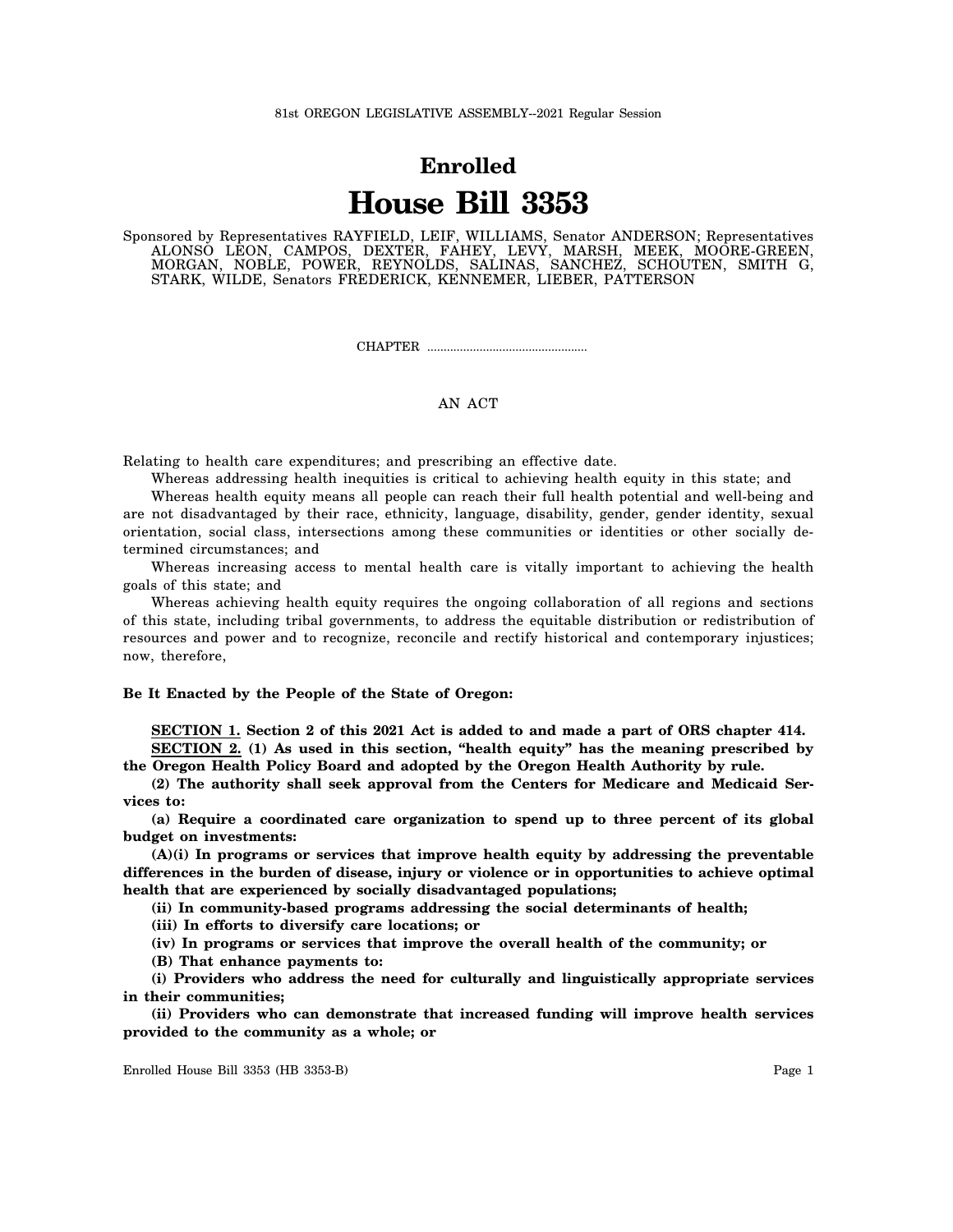**(iii) Support staff based in the community that aid all underserved populations, including but not limited to peer-to-peer support staff with cultural backgrounds, health system navigators in nonmedical settings and public guardians.**

**(b) Require a coordinated care organization to spend at least 30 percent of the funds described in paragraph (a) of this subsection on programs or efforts to achieve health equity for racial, cultural or traditionally underserved populations in the communities served by the coordinated care organization.**

**(c) Require a coordinated care organization to spend at least 20 percent of the funds described in paragraph (a) of this subsection on efforts to:**

**(A) Improve the behavioral health of members;**

**(B) Improve the behavioral health care delivery system in the community served by the coordinated care organization;**

**(C) Create a culturally and linguistically competent health care workforce; or**

**(D) Improve the behavioral health of the community as a whole.**

**(3) Expenditures described in subsection (2) of this section are in addition to the expenditures required by ORS 414.572 (1)(b)(C) and must:**

**(a) Be part of a plan developed in collaboration with or directed by members of organizations or organizations that serve local priority populations that are underserved in communities served by the coordinated care organization, including but not limited to regional health equity coalitions, and be approved by the coordinated care organization's community advisory council;**

**(b) Demonstrate, through practice-based or community-based evidence, improved health outcomes for individual members of the coordinated care organization or the overall community served by the coordinated care organization;**

**(c) Be expended from a coordinated care organization's global budget with the least amount of state funding; and**

**(d) Be counted as medical expenses by the authority in a coordinated care organization's base medical budget when calculating the coordinated care organization's global budget and flexible spending requirements for a given year.**

**(4) Expenditures by a coordinated care organization in working with one or more of the nine federally recognized tribes in this state or urban Indian health programs to achieve health equity may qualify as expenditures under subsection (2) of this section.**

**(5) The authority shall:**

**(a) Make publicly available the outcomes described in subsection (3)(b) of this section; and**

**(b) Report expenditures under subsection (2) of this section to the Centers for Medicare and Medicaid Services.**

**(6) Upon receipt of approval from the Centers for Medicare and Medicaid Services to carry out the provisions of this section, the authority shall adopt rules in accordance with the terms of the approval.**

**SECTION 3.** Section 2 of this 2021 Act is amended to read:

**Sec. 2.** (1) As used in this section, "health equity" has the meaning prescribed by the Oregon Health Policy Board and adopted by the Oregon Health Authority by rule.

(2) The authority shall [*seek approval from the Centers for Medicare and Medicaid Services to*]:

(a) Require a coordinated care organization to spend [*up to*] **no less than** three percent of its global budget on investments:

(A)(i) In programs or services that improve health equity by addressing the preventable differences in the burden of disease, injury or violence or in opportunities to achieve optimal health that are experienced by socially disadvantaged populations;

(ii) In community-based programs addressing the social determinants of health;

(iii) In efforts to diversify care locations; or

(iv) In programs or services that improve the overall health of the community; or

Enrolled House Bill 3353 (HB 3353-B) Page 2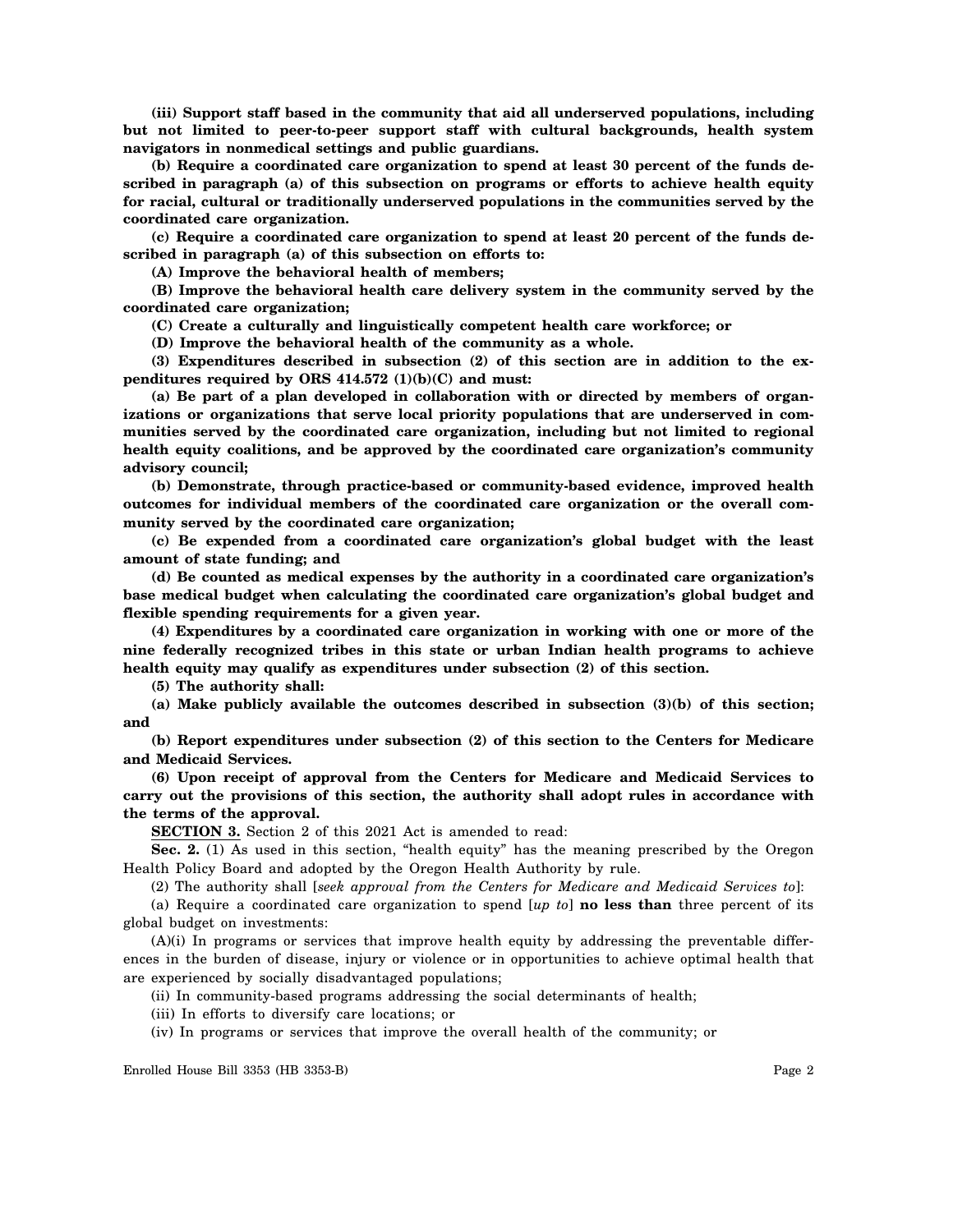(B) That enhance payments to:

(i) Providers who address the need for culturally and linguistically appropriate services in their communities;

(ii) Providers who can demonstrate that increased funding will improve health services provided to the community as a whole; or

(iii) Support staff based in the community that aid all underserved populations, including but not limited to peer-to-peer support staff with cultural backgrounds, health system navigators in nonmedical settings and public guardians.

(b) Require a coordinated care organization to spend at least 30 percent of the funds described in paragraph (a) of this subsection on programs or efforts to achieve health equity for racial, cultural or traditionally underserved populations in the communities served by the coordinated care organization.

(c) Require a coordinated care organization to spend at least 20 percent of the funds described in paragraph (a) of this subsection on efforts to:

(A) Improve the behavioral health of members;

(B) Improve the behavioral health care delivery system in the community served by the coordinated care organization;

(C) Create a culturally and linguistically competent health care workforce; or

(D) Improve the behavioral health of the community as a whole.

(3) Expenditures described in subsection (2) of this section are in addition to the expenditures required by ORS  $414.572$  (1)(b)(C) and must:

(a) Be part of a plan developed in collaboration with or directed by members of organizations or organizations that serve local priority populations that are underserved in communities served by the coordinated care organization, including but not limited to regional health equity coalitions, and be approved by the coordinated care organization's community advisory council;

(b) Demonstrate, through practice-based or community-based evidence, improved health outcomes for individual members of the coordinated care organization or the overall community served by the coordinated care organization;

(c) Be expended from a coordinated care organization's global budget with the least amount of state funding; and

(d) Be counted as medical expenses by the authority in a coordinated care organization's base medical budget when calculating the coordinated care organization's global budget and flexible spending requirements for a given year.

(4) Expenditures by a coordinated care organization in working with one or more of the nine federally recognized tribes in this state or urban Indian health programs to achieve health equity may qualify as expenditures under subsection (2) of this section.

(5) The authority shall:

(a) Make publicly available the outcomes described in subsection (3)(b) of this section; and

(b) Report expenditures under subsection (2) of this section to the Centers for Medicare and Medicaid Services.

[*(6) Upon receipt of approval from the Centers for Medicare and Medicaid Services to carry out the provisions of this section, the authority shall adopt rules in accordance with the terms of the approval.*]

**(6) The authority shall convene an oversight committee in consultation with the office within the authority that is charged with ensuring equity and inclusion. The oversight committee shall be composed of members who represent the regional and demographic diversity of this state based on statistical evidence compiled by the authority about medical assistance recipients and at least one representative from the nine federally recognized tribes in this state or urban Indian health programs. The oversight committee shall:**

**(a) Evaluate the impact of expenditures described in subsection (2) of this section on promoting health equity and improving the social determinants of health in the communities served by each coordinated care organization;**